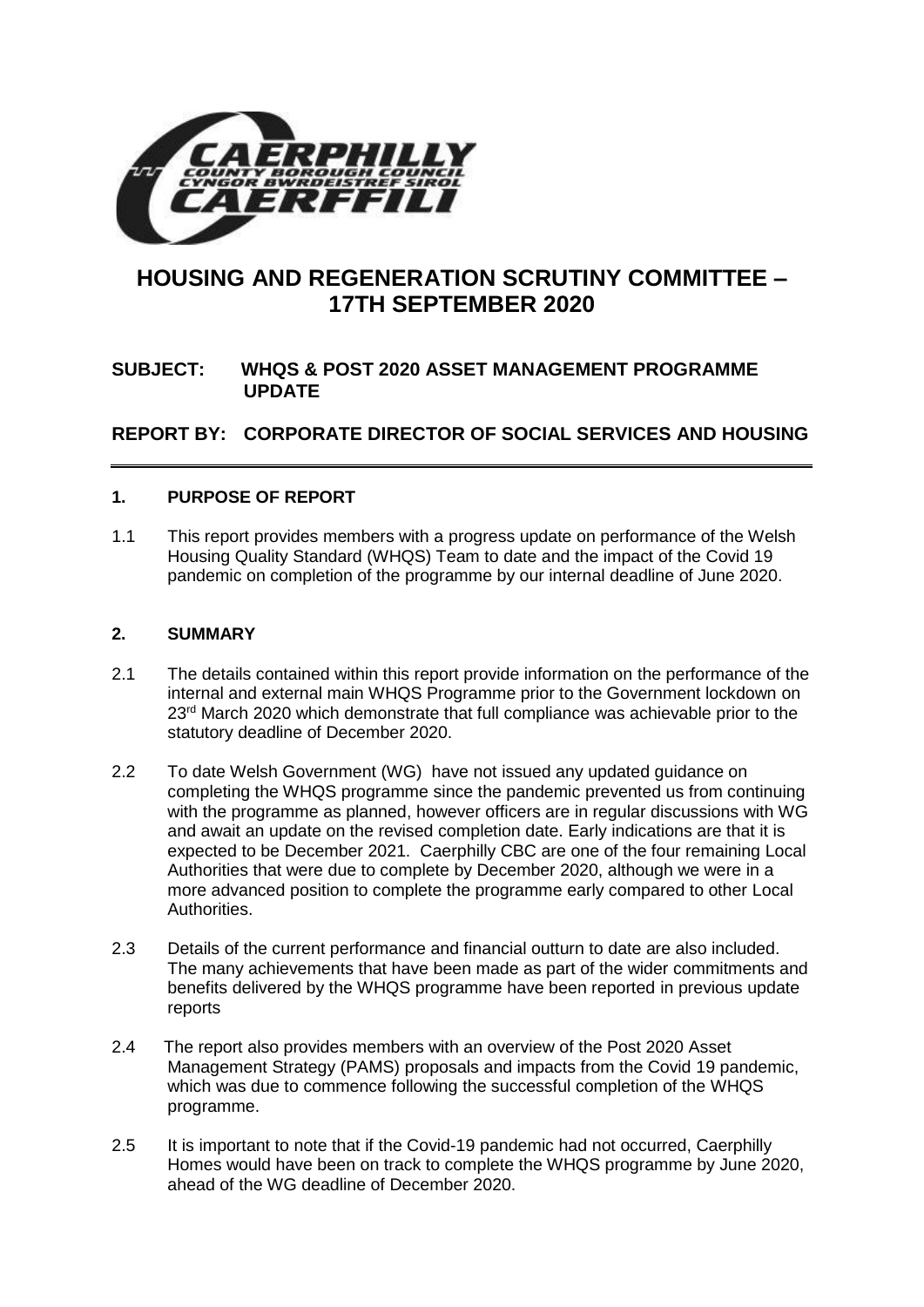## **3. RECOMMENDATIONS**

3.1 That the report is noted.

## **4. REASONS FOR THE RECOMMENDATIONS**

4.1 The report is for information only

## **5. THE REPORT**

## **Progress of the internal works programme 2019/20 – Completion of works**

- 5.1 The total number of properties achieving internal compliance at the end of 2019/20 was 10,344 which is 96.97% of our total stock (10667). 1,248 properties were completed internally during 2019/20. The target set at the start of the year was 24 properties per week to achieve compliance by June 2020. This weekly target was achieved consistently as at March 2020 and demonstrates that we were on target to meet the completion of the WHQS programme by June 2020.
- 5.2 The planned programme for 2019/20 confirms that 323 properties were remaining in its final stage which represents approximately 3% of the total stock. The remaining 3% of work left to complete is predominantly in-house contractor work.
- 5.3 The above performance has been achieved despite the enforcement of the pandemic lockdown in the week commencing 23<sup>rd</sup> March 2020, and a loss of contractors during the latter stages of the programme. Contingency arrangements to cover the loss of contractors were originally set up i.e. the DPS (Dynamic Purchasing System), inhouse mop up teams with other options also being considered. About 57% of the total WHQS internal works programme is being completed by our own in-house workforce, the remaining work has been carried out by external contractors. Support is also being received from the Housing Repairs Operations (HRO) Team which has assisted in completing mop up properties where tenants had previously refused works but later changed their mind, along with void properties, achieving additional WHQS compliance to 101 properties in 2019/20 financial year.
- 5.4 Members will be aware that three sheltered schemes (Ty Isaf, Britannia Court & Highfield Court) had been transferred to the Planned Asset Maintenance Strategy (PAMS) programme for Health & Safety issues and this was agreed pre 2019/20.
- 5.5 The transfer to the PAMS programme was as a result of secondary surveys carried out at the schemes in preparation for the works to commence, which identified issues with electrical works involving the supply from Western Power, in addition to the detection of Asbestos Containing Material (ACM's).
- 5.6 For this reason, tenants will need to be decanted via a staged approach for all three schemes, which would not have been achievable within the timescale of the original WHQS timescale and were therefore included within the first year of the Post 2020 Asset Management Programme.
- 5.7 However, as the WHQS timescale is likely to be extended by WG there is a possibility that these schemes may now be incorporated into the revised WHQS programme and officers are currently investigating re-profiling options.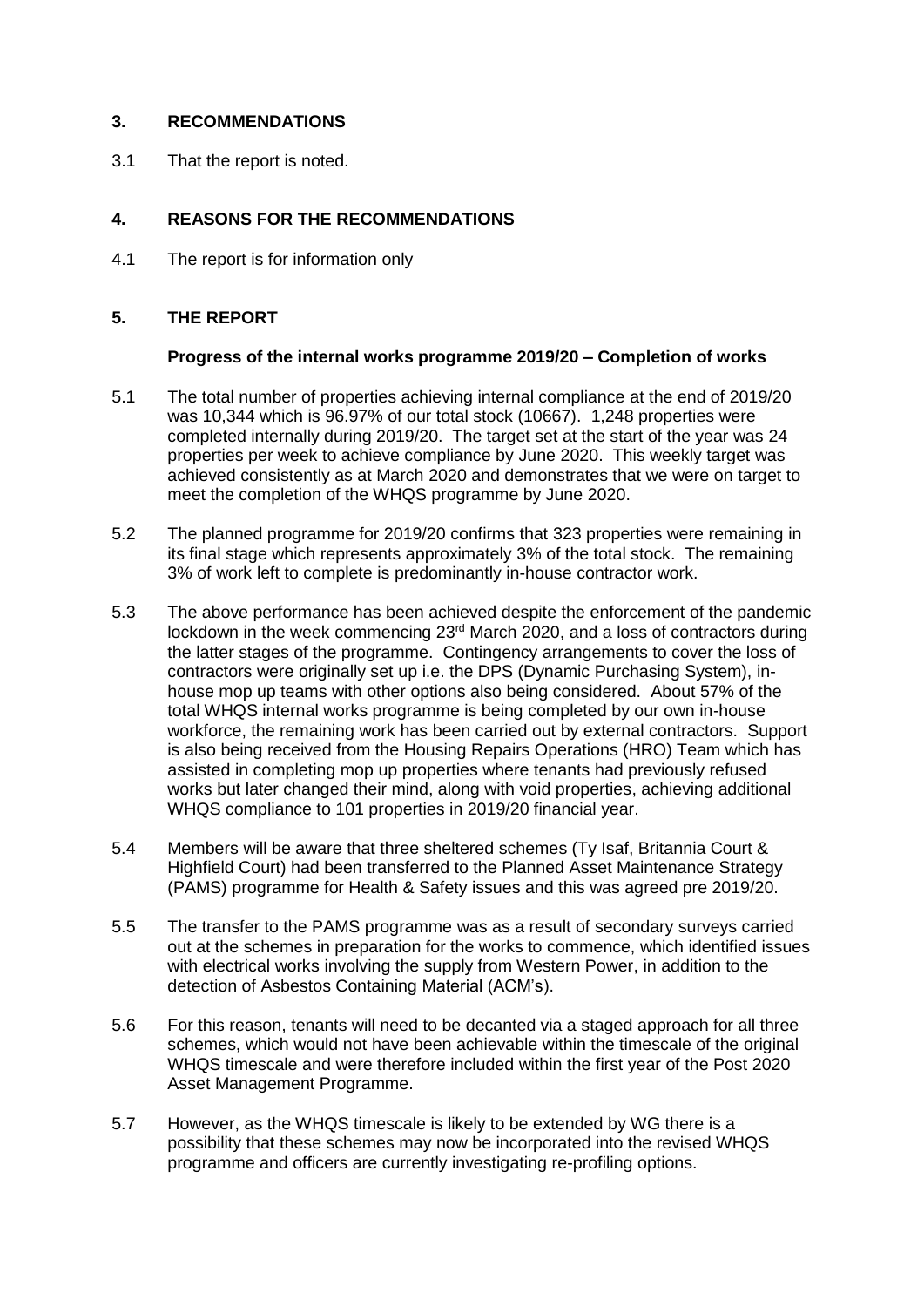#### **Progress of the internal works programme – Quarter 1 2020/21**

- 5.8 As at Quarter 1, 9 properties have been made compliant in 2020/21 financial year in relation to their internal elements with a total internal compliance of 97.06%. Due to the Covid restrictions, we have been unable to enter most tenants' homes since the end of March.
- 5.9 314 properties remain outstanding as at Quarter 1. Surveys previously undertaken indicate the remaining work is in the region of:
	- 202 Kitchens
	- 174 Bathrooms
	- 268 Electrical rewires
	- 48 Central heating upgrades
	- 27 Electrical tests
- 5.10 During lockdown 31 properties where internal works had commenced were left incomplete. Essential works continued to 14 of these properties to ensure tenants were not left without basic amenities. No other internal WHQS works have commenced since lockdown, although HRO continued to carry out emergency repairs where necessary.
- 5.11 Due to the inability to continue with work inside tenants' homes, operatives were transferred to void properties in order to provide housing for essential allocations, and empty buy-back stock which was originally intended to be completed post WHQS. Fourteen buy back properties allocated to the in-house team are currently receiving full refurbishments including all WHQS elements, and 33 void properties have been worked on with 13 completed as at Quarter 1.
- 5.12 DLO contractors that have un-furloughed their staff have been re-engaged to undertake roofing, heating and electrics in Ty Isaf (a vacated sheltered scheme). Some of the internal workforce were redeployed to support the critical delivery of free school meals and the buddy service during the pandemic, and this is still ongoing.
- 5.13 Supply issues have eased with deliveries now going to properties rather than one central point. When internal works re-commence, officers will ensure that supply is in line with the required target dates.
- 5.14 Pace is expected to gradually increase when we re-commence the internal works, however, work will undoubtedly take longer under Covid-19 restrictions, following the development of detailed Risk Assessments on safe working practices, and we need to establish the impact of this as we work through the remainder of the programme. Some tenants will undoubtedly refuse works if they are continuing to shield or have any medical issues or fears, and we will record these as acceptable fails - tenant refusal (Covid) for internal purposes and review as appropriate.
- 5.15 At present, we are unable to confirm how long the remaining properties will take to complete under these conditions. The programme initially had approximately 14 weeks of work left to complete prior to lockdown and was on target to be met by June 2020. A reasonable assumption at this stage would be three times this timescale to allow for the impact of restarting contracts, risk assessments, social distancing of operatives and contractors, any suppliers issues, and tenants concerns, etc. which would currently estimate internal completion at around August 2021. This is pending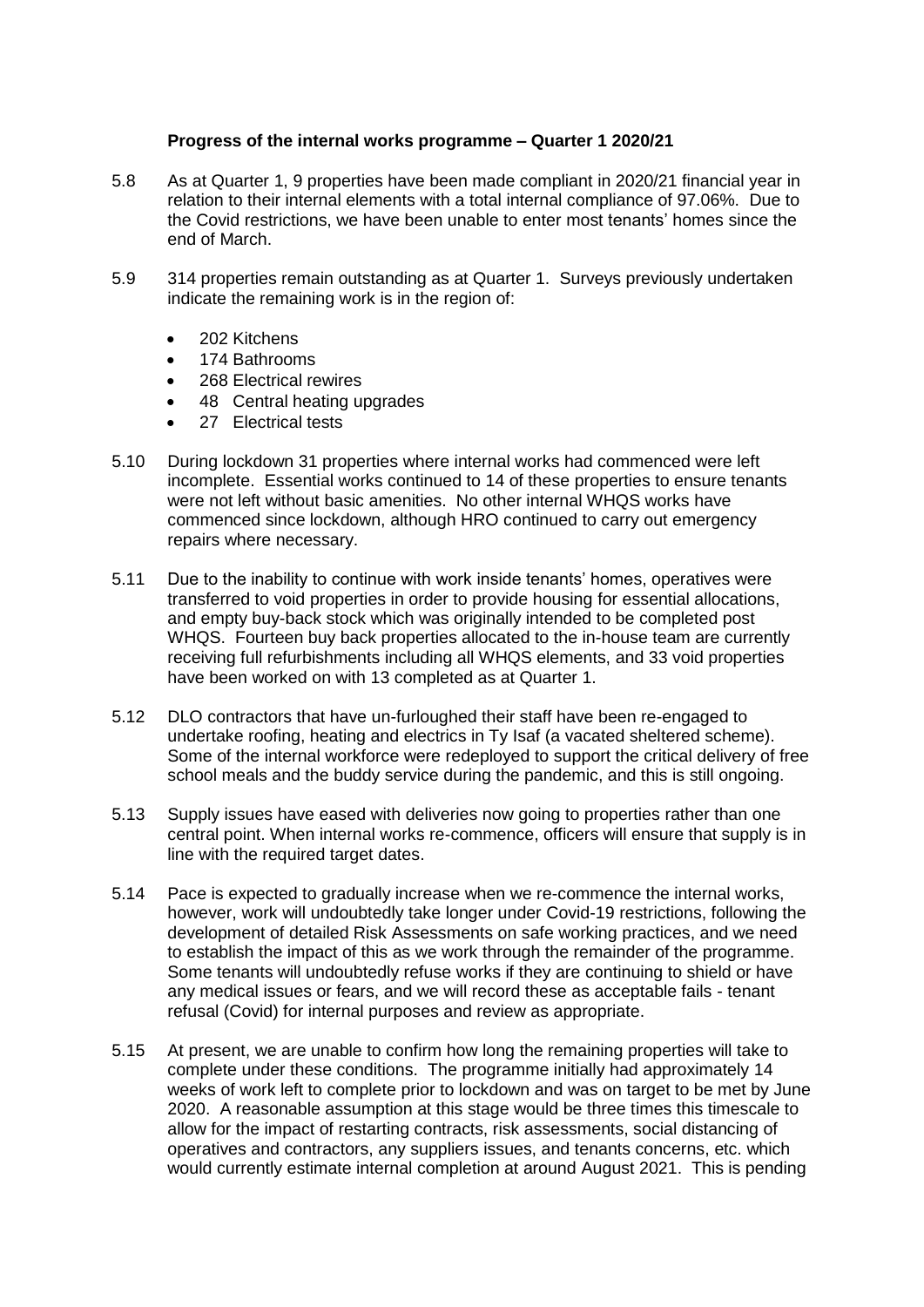no further delays from a potential 2<sup>nd</sup> or 3<sup>rd</sup> wave or local lockdowns. A 50% increase of costs is initially anticipated for internal works and a full year cost for the delivery team which was only anticipated to be supporting the programme for 3 months.

5.16 The restrictions mentioned above will also increase the time to complete a typical property and whilst we would still like to achieve the programme by December 2020, it is acknowledged that December 2020 is no longer realistic. It is therefore likely that the completion of the internal works programme will fall into the 2021 year. Although this is disappointing for everyone concerned, the circumstances were beyond our control and could not have been foreseen.

## **Progress of the External Works Programme 2019/20 – Completion of Works**

- 5.17 The total number of properties achieving external compliance at the end of the 2019/20 financial year was 10,061 which is 94.32% of the total stock (10,667). 2,473 properties were completed externally during 2019/20. The target set at the start of the year was 48 properties per week to achieve compliance by June 2020 and although the target was not quite achieved by March 2020, there was some contingency to ensure the June 2020 compliance.
- 5.18 The planned programme for 2019/20 confirms that 606 properties (excluding leaseholders) were remaining in its final stages which represent 5% of the total stock. The majority of this work is predominantly external contractor awards.
- 5.19 Within reason, contractors have been able to obtain the required materials. There have been some delays due to collections being made on an appointment basis. The first few weeks of lockdown, contractors had to go "off contract" to source materials elsewhere due to our single source supplier being closed. There have been some shortages i.e. roofing tiles due to manufacturing issues, but some supplies were obtained and held by our supply partner prior to lockdown. The window and door manufacturer and supplier closed for a few weeks, however again orders and deliveries for a number of contracts were made prior to lockdown and stored on site
- 5.20 In addition to the above, we are also completing external works to 408 leasehold properties; however, this has detrimentally affected progress due to the legislative process that needs to be followed by way of consultation. As at the end of 2019/20 302 leaseholder properties were compliant, representing 74% of the total leasehold stock. The weekly completion rate of 2.5 properties per week is just under the target of 3.8 per week. Prior to Covid restrictions the completion date for leaseholders was still expected to fall in line with the Welsh Government deadline of December 2020.

## **Progress of the External Works Programme Quarter 1 2020/21**

- 5.21 As at Quarter 1, 147 properties have been made compliant in 2020/21 financial year in relation to their external elements with a total external compliance of 95.55%. Although there have been Covid restrictions to enter tenants' homes, we have been able to carry out some work to the exterior of most properties.
- 5.22 During lockdown two contractors remained working and some restarted mid-May with others following in June. Due to the nature of the work being outside, the risk for tenants, staff and contractors is lower.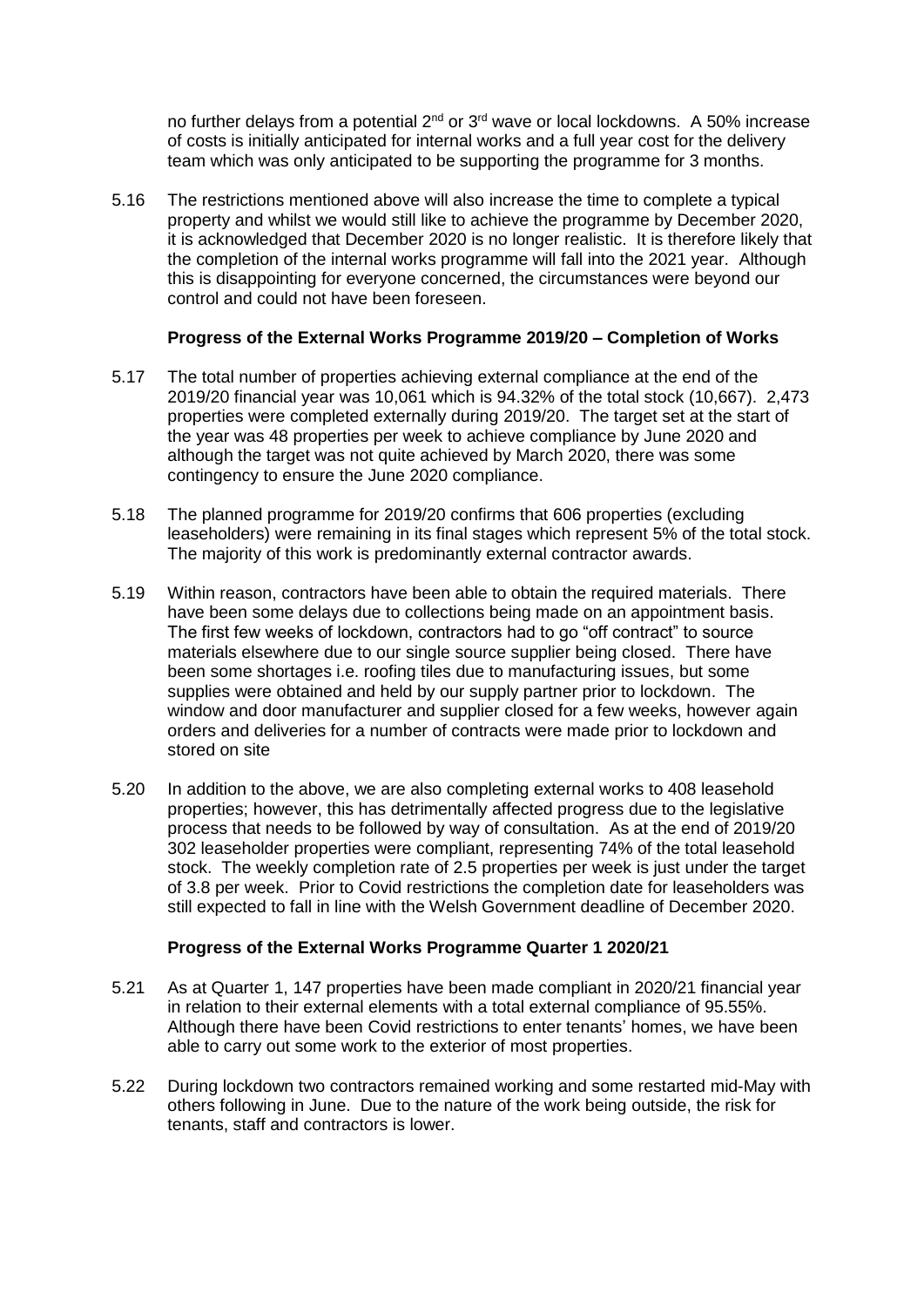- 5.23 Appropriate detailed risk assessments were issued by the contractors (in addition to the standard external work risk assessments) to ensure adequate health and safety measures were taken whilst working externally at properties. Essential work was carried out internally where gas boilers needed to be turned off whilst carrying out external works near or around the gas flue. Contractors also carried out works to windows and doors on their return subject to household circumstances. Prior to commencing with any works, tenants are contacted to ensure they are happy for us to proceed, that they are not showing symptoms of Covid 19 and there are no shielding/vulnerability issues. No concerns have been received from tenants during this time, however, some work may need to be delayed where issues are encountered.
- 5.24 It is accepted that the June 2020 target for completion has not been met due to the impacts of Covid-19, which were out of our control, but having reviewed the outstanding contracts it is anticipated that all external works should be completed by October 2020, with the exception of Graig Y Rhacca contract 2 and leasehold contracts, which will be completed by December 2020 and February 2021 respectively. Works remaining include roofing, doors, groundworks and a small number of storage sheds.
- 5.25 93% of the whole WHQS external works programme (including leaseholders) is being completed by external contractors and 7% by our in-house workforce. Following previous agreement by Cabinet, the in-house workforce is undertaking all works (internal and external) to sheltered housing schemes, and more recently to our buy back properties.
- 5.26 All ongoing leaseholder contracts were closed during lockdown but most of them recommenced in June. Supplies have returned to near normal although there were some initial complaints from contractors that materials were not readily available. Contractors have indicated that there are a number of contracts expected to be completed in August, September and November 2020, but a small number of contracts are not anticipated to be completed until the end of February 2021 (pending weather conditions and further Covid-19 restrictions).
- 5.27 All remaining external works within the programme are now in progress. A 10% increase of costs is anticipated for external works to allow for supply issues and some restrictions when entering tenants' homes.

#### **Environmental Programme**

- 5.28 Part of the commitment to deliver the WHQS across all 10,667 homes (31<sup>st</sup> March 2020 count) also includes a requirement to comply with Part 6 which aims to ensure that 'all dwellings should be located in an environment to which residents can relate and in which they can be proud to live'.
- 5.29 An indicative budget of £10.6m has been set aside in the business plan and agreed with WG specifically for this purpose.
- 5.30 Three Environmental Officers were recruited to work with the Area Housing teams, communities and local members in order to initially identify environmental maintenance/repair issues.
- 5.31 The majority of the work identified as a result of the Environmental Programme has been undertaken in house via colleagues in Parks & Countryside, and Infrastructure.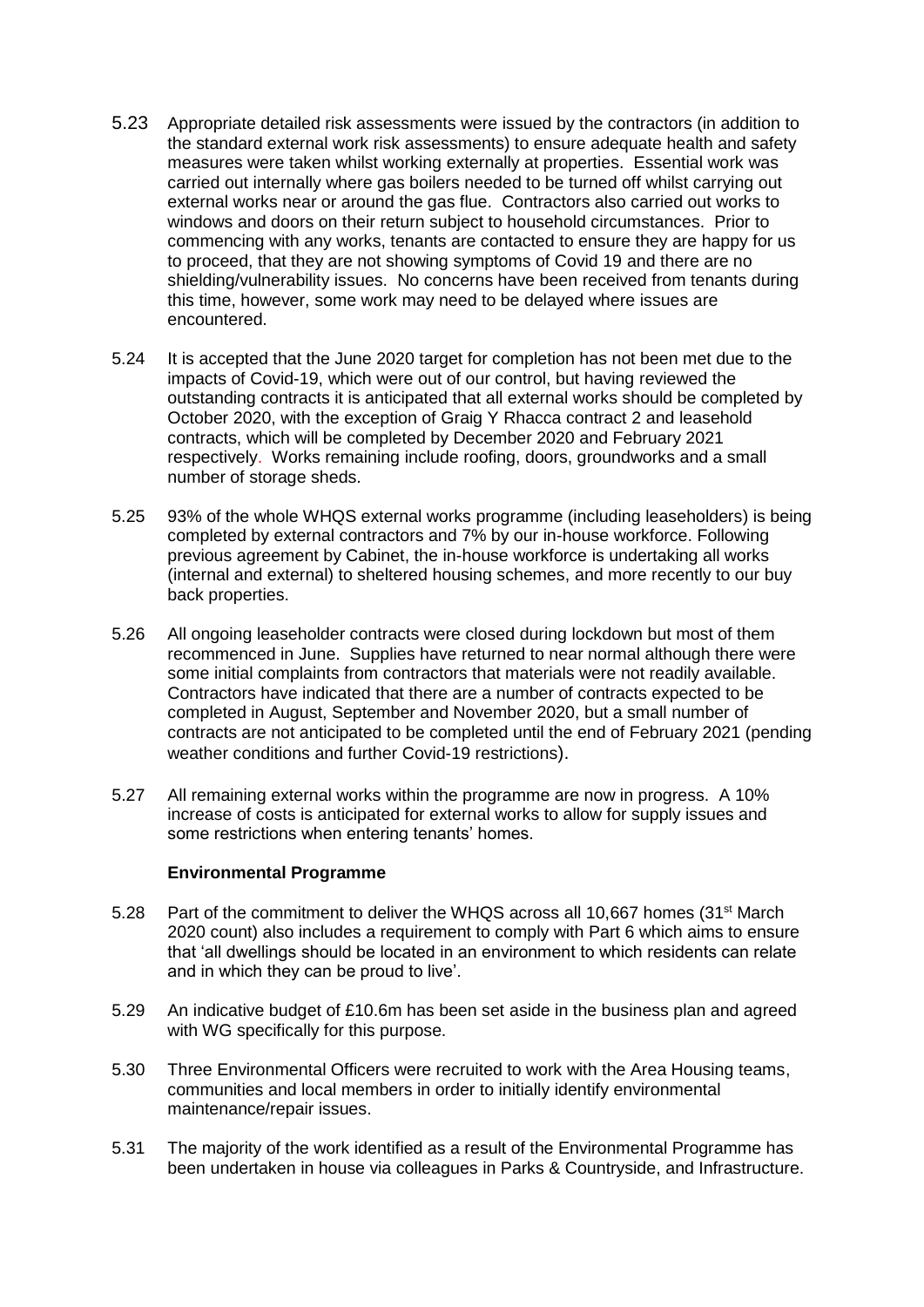All schemes identified in the consultation exercise with stakeholders were originally anticipated to be undertaken by March 2021. Unfortunately, due to the flooding in the early part of 2020, and the Covid-19 pandemic, it has not been possible for departments to complete all the works scheduled. In the Infrastructure section particularly, efforts have been deployed elsewhere to manage the impact of flooding on villages and town centres. It is now unlikely that the 52 outstanding schemes will commence delivery until October 2020, with a further 12 months for all schemes to be delivered.

## **The Capital Expenditure Programme for WHQS Works**

- 5.32 Total expenditure on the HRA Capital Programme for 2019/20 was £49.5m. This expenditure was funded from the £7.35m Major Repairs Allowance (MRA) received from the WG, revenue contributions from the HRA of £16.3m, HRA balances & in year surpluses of £8m with the remaining funding of £17.9m from borrowing. Total borrowing to date for the WHQS programme is £40.9m.
- 5.33 The total expenditure on the WHQS capital programme this financial year (as at period 3) is some £1.3m which is a significant decrease compared to the same period last year of £7m. This is as a consequence of not being able to progress with works in the normal way during the Covid-19 pandemic (with the exception of essential work), but the programme still has to be delivered. Therefore, any savings made this year, will be required to fund the programme if it is extended beyond the financial year as expected.
- 5.34 Total spend up to the end of 2019/20 financial year for the HRA capital programme is £254m of which £238m relates directly to the WHQS Programme. This resulted in 10,344 (96.97%) properties achieving compliance for internal works, 10,061 (94.32%) properties achieving compliance for external works, and 10,047 (93.51%) properties achieving full compliance by 31/3/20.
- 5.35 The budget for the 2020/21 financial year includes an element to complete the WHQS programme including adaptations & voids (£13m), the start of the new PAMS programme (£8.7m), and £7.3m for indicative new build proposals.
- 5.36 Due to the delays on the WHQS programme as a direct result from Covid-19, this budget will need to be re-profiled to ensure the focus remains on completing the WHQS programme as a priority
- 5.37 The PAMS programme will also need to be re-profiled to allow for the WHQS programme to be completed. On a positive note, some of the works that were earmarked for the PAMS programme could be completed as part of the WHQS programme, such as the buy-backs that were too late to be entered into the WHQS programme for the June 2020 deadline, and the three sheltered schemes as stated previously.

## **Post Asset Management Strategy**

5.38 As previously reported**,** this strategy sets out proposals following achievement of WHQS by 2020/21, to ensure the standard is maintained thereafter and the Council's housing portfolio continues to provide affordable, quality homes that meet our customers' needs. The Strategy was considered by CHTG on the  $4<sup>th</sup>$  September 2018, Policy & Resources Committee on the 6<sup>th</sup> September 2018, and Cabinet on the 12th September 2018.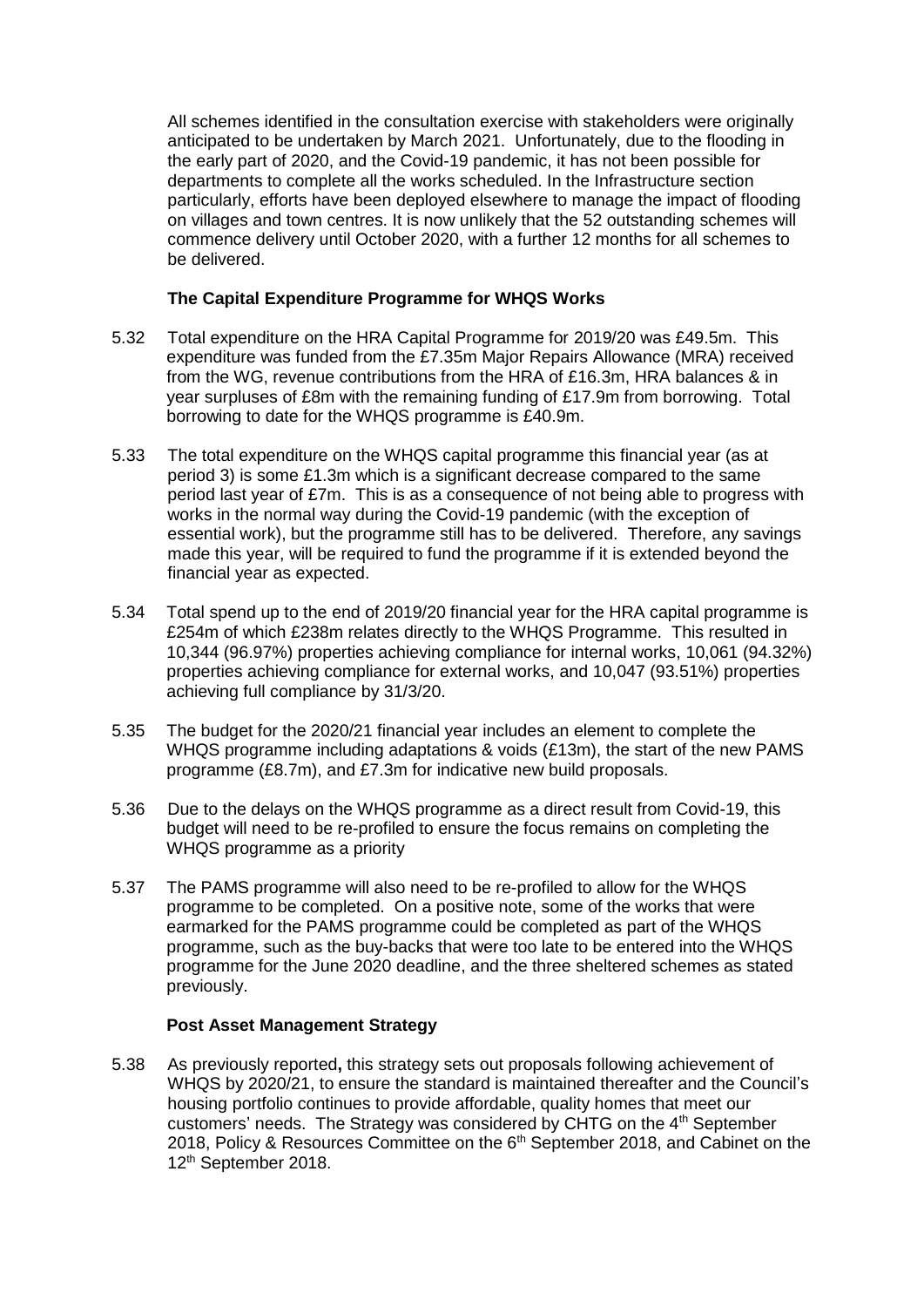- 5.39 The asset management programme will initially focus mainly on external works and will ensure continuity of work for the in-house workforce following the completion of the WHQS programme. The in-house workforce will be the main contractor, supported by specialist contractors undertaking work such as roofing and energy efficiency related schemes.
- 5.40 The programme will also include five sheltered schemes identified for remodelling or demolition, and potentially the three sheltered housing schemes being suspended from the programme on Health and Safety grounds (see 5.4) (reported previously in the Re-profiling of WHQS Programme 14th February 2019). These schemes are currently accounted for as an Acceptable Fail due to Timing of Remedy within the WHQS programme, in line with the WHQS guidance document issued by WG. However, on the basis that the WHQS programme is likely to be extended to December 2021, these works could now form part of the WHQS programme and be completed accordingly. Officers are currently considering the logistics on achieving this.
- 5.41 The strategy assumes the successful achievement of WHQS accepting however, that there will be a number of properties that have not met the standard fully and will be classed as "acceptable fails". The majority of these are down to tenant refusals and will continue to be picked up when properties become void at the end of a tenancy. Again, some of these Acceptable Fails could be reviewed within the new timescale of the WHQS Programme.
- 5.42 Further information on the Post Asset Management Strategy programme of work including special projects and improvements will be confirmed following the completion of all the external works surveys and will be detailed in future reports. This will now include re-profiling of surveys and works to account for the impact from Covid 19.

## **Tenants Communications**

- 5.43 As part of the Councils commitment to engage with residents throughout the lockdown period, there have been regular updates on social media, signposting those that need it to support services for housing related advice. Housing services also set up a financial crisis helpline to assist those facing difficulties with rent payments or needing benefits advice, and assurance was given that no eviction action would be taken as a result of financial hardship caused by the Coronavirus pandemic. Tenants were also advised that servicing of gas, stair lifts and hoists would continue to be carried out, along with urgent repairs.
- 5.44 Tenants were informed that contractors were following the current guidelines set by WG and are practising safe distancing measures with appropriate PPE. Alternative measures for paying rent were promoted to tenants and those who were unable to pay via their usual methods, were offered support with changes if required. Signposts to WG links for advice and support during the pandemic were also included.
- 5.45 The majority of council tenants were called to offer reassurance as part of our support offered during lockdown. The objective of the call was to check on the tenants' circumstances/welfare and signpost any tenants who needed support during lockdown (e.g. buddy scheme, essential repairs, food parcels). Support on financial matters was also offered from our Tenancy Support Officers.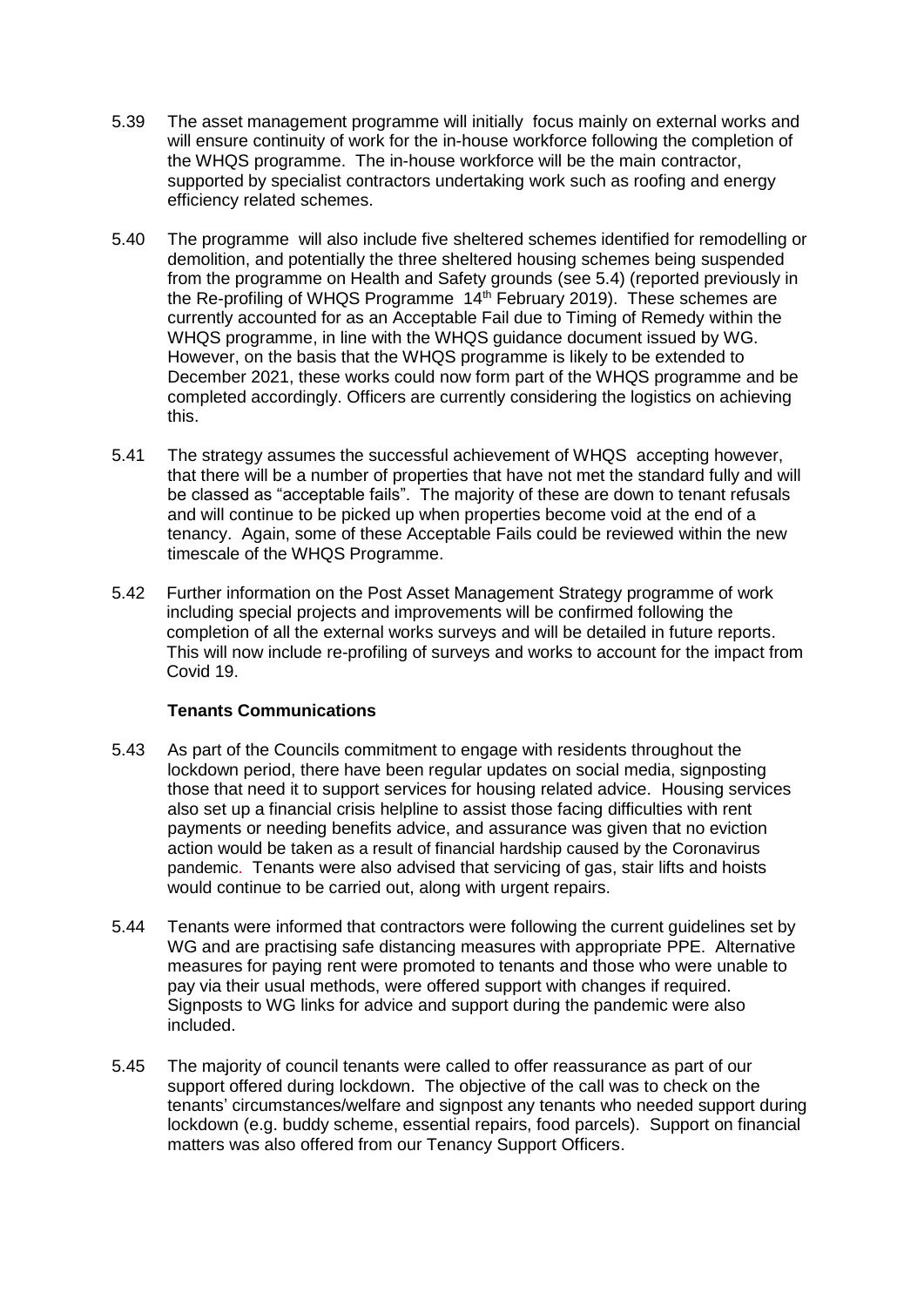- 5.46 When we recommence the internal works we will be contacting every tenant remaining on the internal programme to establish if they are choosing to shield or have any particular vulnerabilities that we need to consider, and if they are happy to allow us into their homes to undertake the work. This is a changing situation and contact needs to be made close to the start of any work on each property to establish the circumstances of the household.
- 5.47 External work has re-commenced in some of our sheltered schemes where risk assessments have been completed and tenants have been consulted. Some schemes are near completion where works to paths and painting are progressing. Further external surveys are intended to be carried out for the post 2020 sheltered schemes with no impact on tenants.
- 5.48 All necessary measures in line with the most up to date WG advice on entering and working inside people's homes have been introduced and appropriate training given. We have been entering properties throughout lockdown to carry out emergency works, including homes where tenants have been either shielding or symptomatic, which required significant measures to be put in place to protect employees and tenants during the peak of the virus. We are therefore in a good position to move towards the non-essential works in tenanted homes, due to our workforce understanding the requirements which need to be adopted, i.e. use of PPE/RPE, planning around and maintaining social distancing, hand hygiene, and appropriate communication with tenants.

## 6.0 **ASSUMPTIONS**

- 6.1 The main WHQS programme has been set out in communities which are then broken down into streets and account for the full council housing stock.
- 6.2 In order to be able to complete the remaining programme and ensure compliance with WHQS by the deadline set by WG, a number of assumptions have been made:
	- Adequate resources will be maintained.
	- No significant unforeseen work will be encountered which could delay the programme and increase costs.
	- Performance is maintained at current levels or improved.
	- No contractual disputes or challenges are encountered which could result in delays and/or increased costs.
	- No legislative challenges are made which could delay the awarding of contracts.
	- Reasonable weather conditions have been assumed for the remainder of the programme as significant adverse weather could impact on external works in particular.
	- Revenue and expenditure assumed within the latest Business Plan does not alter significantly to impact on the completion of the programme
	- Future waves of the Coronavirus do not materialise
	- No local lockdowns are enforced

# **7. LINKS TO RELEVANT COUNCIL POLICIES**

## **Corporate Plan 2018-2023**

7.1 *The Caerphilly We Want (CCBC, 2018-2023) - Well-Being Plan Objective Enabling Employment –* Use investment in the housing stock to increase the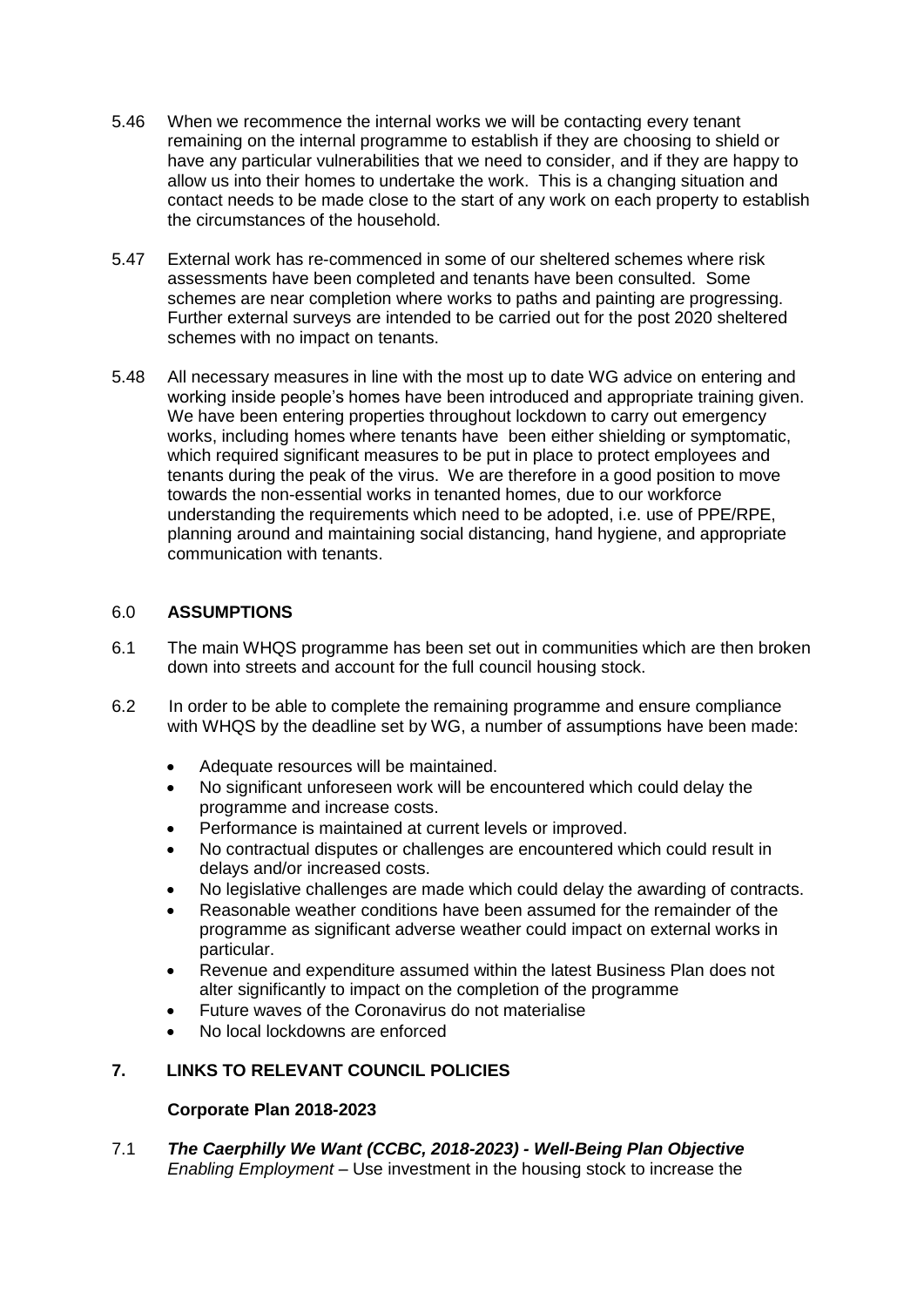Number of qualified workers and tackle worklessness by providing apprenticeship, training and work placements with our in-house workforce and building contractors.

- 7.2 *The Caerphilly We Want (CCBC, 2018-2023): Well-being Objective 3: "Address the availability, condition and sustainability of homes throughout the county borough and provide advice, assistance or support to help improve people's wellbeing."*
- 7.3 *Caerphilly Homes Service Plan (2018-2023): Priority 1A: All Council housing is Improved to meet the Welsh Housing Quality Standard by 2020.*

#### **Welsh Government Policies**

- 7.4 *The Welsh Housing Quality Standard: Revised Guidance for Social Landlords on Interpretation and Achievement of the Welsh Housing Quality Standard (Welsh Government , 2008)*
- 7.5 *A Healthier Wales: Our Plan for Health and Social Care (Welsh Government, 2018)*

## **8. WELL-BEING OF FUTURE GENERATIONS**

- 8.1 The underlying principles of the WHQS programme, which includes the provision of good quality affordable housing, energy efficient homes and carbon reduction, sustainable communities, health and wellbeing, targeted recruitment and training, clearly links to 5 of the 7 well-being goals in *The Well Being of Future Generations (Wales) Act 2015*. It is consistent with the five ways of working as defined within the sustainable development principle in the Act:-
- 8.2 **Long-term** Since the Housing Ballot (2012) we continue to make substantial investments and improvements to both the internal and external environments of the Council's housing stock, including specialised adaptations in accordance with the needs of some of our tenants.
- 8.3 These fundamental changes and improvements are being achieved through; the implementation of the Welsh Housing Quality Standards; housing adaptations in accordance with tenants and homeowners needs; enhancing the quality of product installations and repairs; improving environments around homes; all aiding the wellbeing of our communities, its infrastructure and citizens alike, providing homes and communities for now and the future.
- 8.4 **Prevention** The works undertaken through Housing Services helps to improve lives and communities, by securing local employment either in-house or through supplier, contractor and partnership arrangements.
- 8.5 Works undertaken by our services make significant visual improvements to housing stocks and their surroundings environments (improved the look and feel) helping to prevent anti-social behaviour and enviro-crime.
- 8.6 By raising standards and conditions with improved quality materials and appropriate service response, should aide and ease future maintenance schedules and requirements, better controlling costs, levels of deterioration/depreciation, improve safety and accessibility, while also reducing disruption to our tenants in the future,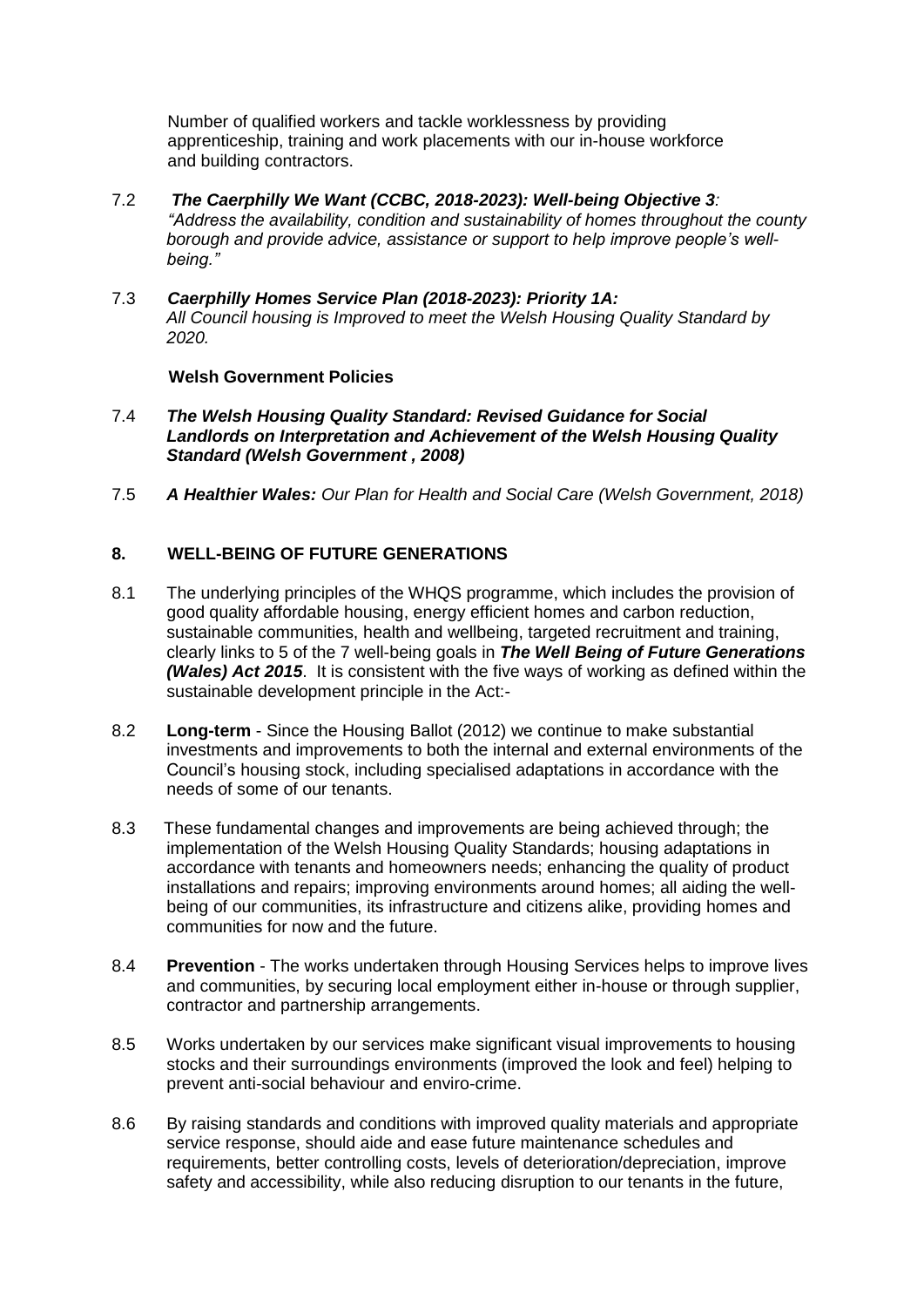and aiding quality of life, through intervention and support actions that are fit-forpurpose.

- 8.7 **Involvement** Through established governance and performance frameworks, tenants and local residents are consulted on proposed property and environment improvements works along with various initiatives, and they are periodically informed of progress as part of for example, the WHQS delivery programme.
- 8.8 Numerous working groups are established and well embedded with periodic reporting and feedback opportunities exploited. Welsh Government, Environment Standards, Regulatory Controls and Checks, Tenant Engagement are all part of our daily business.
- 8.9 **Collaboration** The programme delivery focused on internal collaboration, wider partnership arrangements with suppliers and contractors, joint working with the community and various other interested parties/groups. The delivery of community benefits and tenant engagement by all involved with the WHQS programme is a key focus for the success and delivery of this objective.
- 8.10 **Integration** The programme looks to integrate property and environmental improvements that will benefit and transform lives and communities throughout the county borough. It further brings together a variety of stakeholders to deliver long term sustainable benefits for lives and communities including Social Services & Health.

## **9. EQUALITIES IMPLICATIONS**

- 9.1 An Equalities Impact Assessment is not needed because the issues covered are for information purposes only, therefore the Council's full EIA process does not need to be applied.
- 9.2 However, it should be noted that, through the 'adaptations work and improvement programmes' we are assisting citizens with well-being opportunities and helping them stay within their home communities (inclusion). All WHQS improvements and wider environment programmes are delivering equitable standards of facilities where practical and reasonably appropriate and there are no equalities implications to this report that have not been considered or would adversely affect any individual or group who fall under one of the protected characteristics or wider issues as shown in the Council's Strategic Equality Plan.

## **10. FINANCIAL IMPLICATIONS**

- 10.1 Finance arrangements are explained in 5.32-5.35 of this report and are incorporated into the 30 year business plan required by WG as part of the annual MRA application.
- 10.2 The latest business plan was submitted in March 2020 just before the lockdown occurred. At the time it remained affordable to sustain the level of work required to complete the programme within the timescale required, and the current post 2020 commitments.
- 10.3 The business plan includes a level of assumptions such as interest rates, rent increases, pay awards and inflation that are subject to variation. Any significant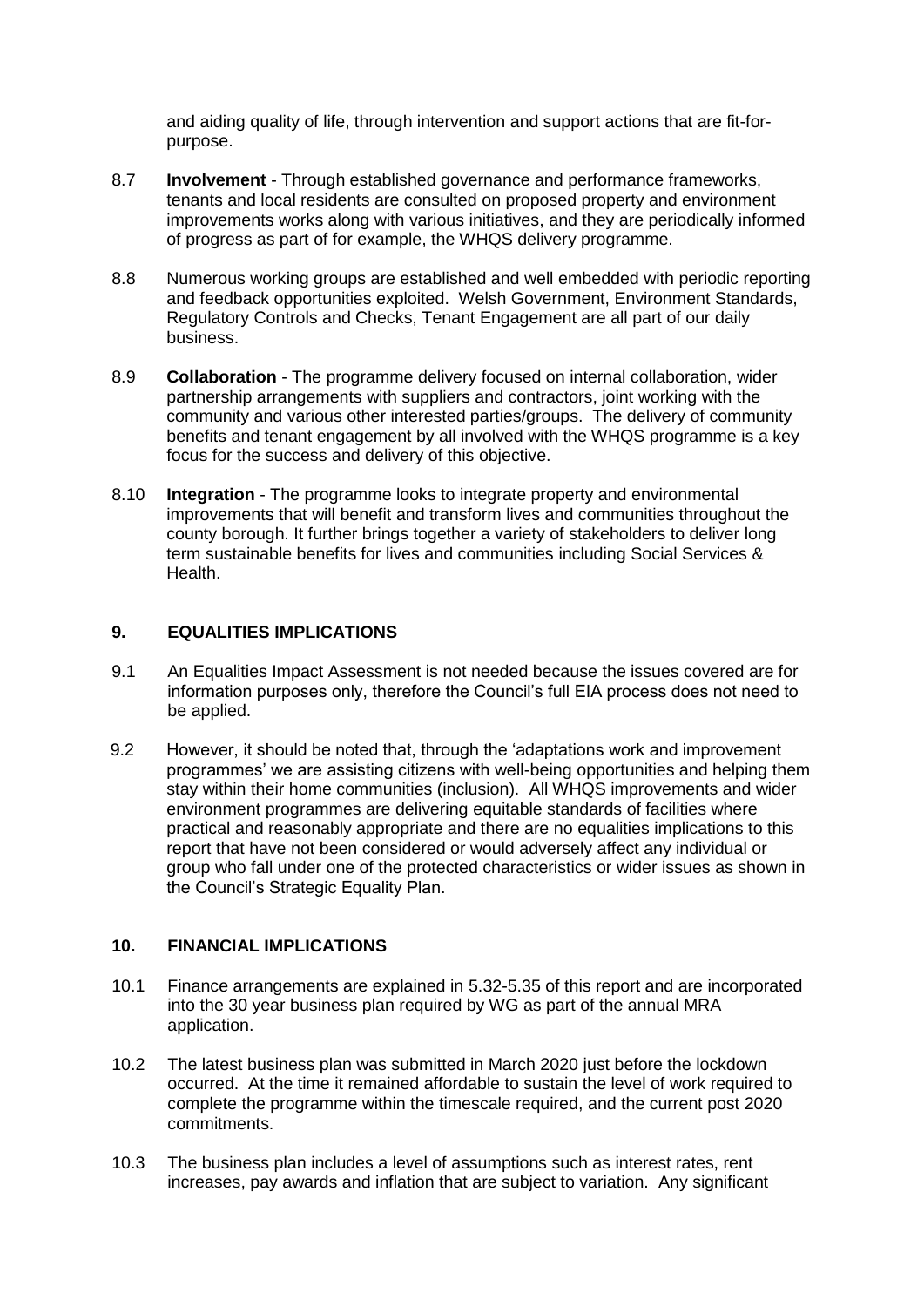changes are reviewed and re-run into the business plan to ensure affordability remains. However, as with all other Local Housing Authorities, the business plan could not have accounted for a pandemic that would disrupt the programme to the extent it has.

- 10.4 The impact of an increase in rent arrears as a consequence of Covid 19 means less rental income being received, which reduces the funding levels for our required expenditure.
- 10.5 Other costs as a consequence include additional void costs, extension of fixed term contracts that were due to end during lockdown, extra deep cleaning of properties during handover and clearance charges, overtime for clearing the backlog of repairs, costs to ensure social distancing measures are in the workplace, and also the continuation of the capital programme under the new safety measures that will be required going forward.
- 10.6 WG have confirmed they will not support any HRA claims for financial assistance from the Covid 19 hardship fund on the basis that not all local authorities have retained their housing stock and the sector would therefore not be treated equally because transferred and traditional RSL's are not offered the same assistance.
- 10.7 Officers are in regular contact with WG officials to agree an extension to finalise the programme. Once this has been confirmed, and properties start to re-open, we should be able to re-cost the work to allow for the social distancing measures that need to be in place to allow safe working for tenants, workforce and contractors. It is anticipated that a revised business plan will need to be submitted to account for this impact, which could have an implication on future new build proposals and borrowing levels.

## **11. PERSONNEL IMPLICATIONS**

- 11.1 Personnel resources are continually reviewed to ensure the momentum of this major investment programme remains on track. Agency workers are also utilised to support the programme due to the temporary nature of some positions and also due to the lack of suitable candidates in the market-place.
- 11.2 Furthermore, as this is the final stage of the programme, we need to review our resources to maintain the Post 2020 strategy programme, with the aim of ensuring the in-house workforce remains sustainable and that there is effective integration across the housing service
- 11.3 As part of the Post 2020 programme, continued close management and monitoring of performance of the programme is essential to ensure that its delivery is not compromised in any way. There will be an increase in workload for the in-house team who are predominantly managing the programme along with remodelling of sheltered schemes. Additional resources may be required to ensure performance in achieving the objective is maintained and the right skill set is available and will be considered further as the Post 2020 work is developed in detail.

## **12. CONSULTATIONS**

12.1 All consultee responses have been incorporated within the report.